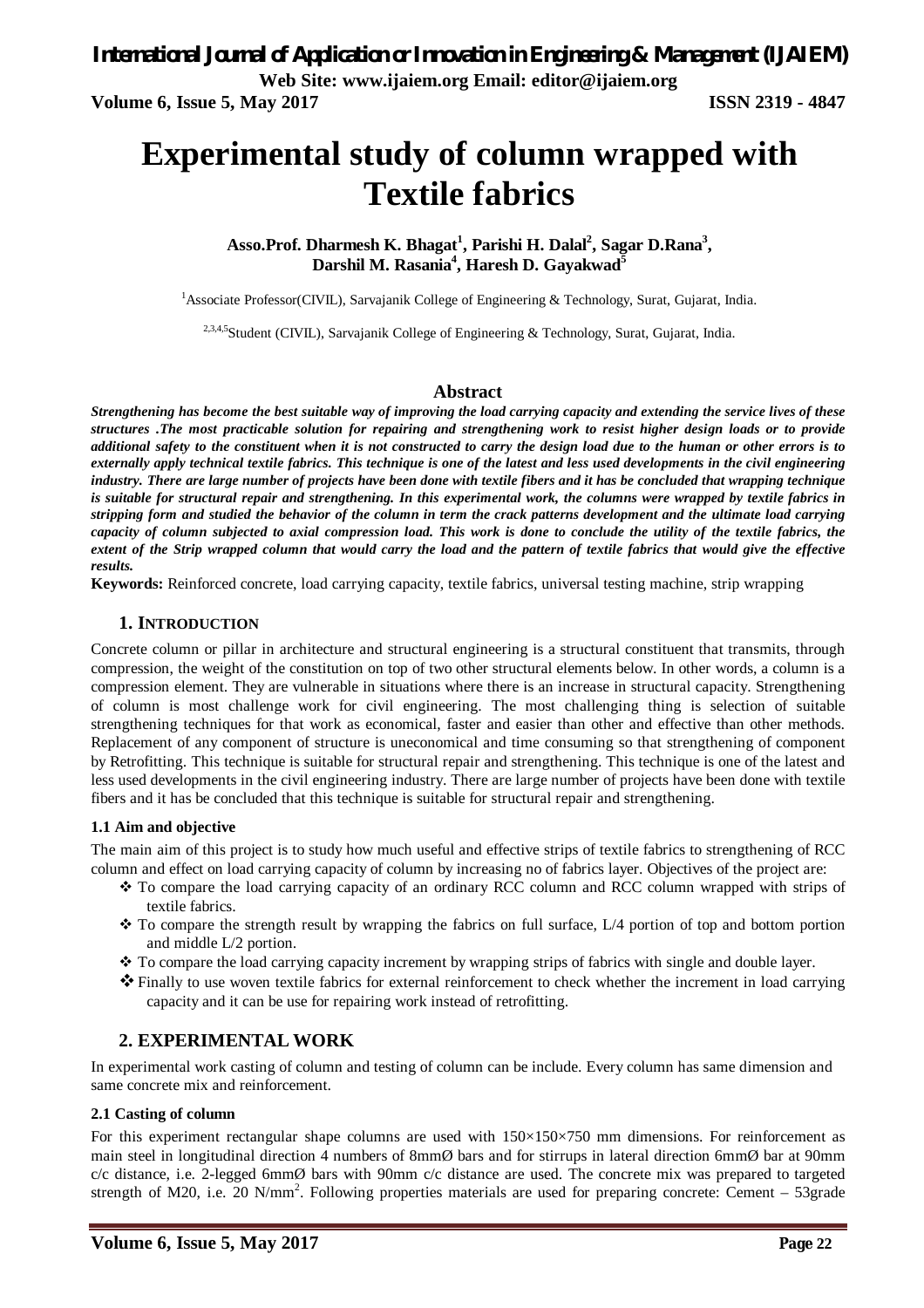# *International Journal of Application or Innovation in Engineering & Management (IJAIEM)* **Web Site: www.ijaiem.org Email: editor@ijaiem.org Volume 6, Issue 5, May 2017 ISSN 2319 - 4847**

ordinary Portland cement, Sand – white sand, coarse aggregate. Polypropylene of 120GSM is used as textile fabrics for wrapping of column in strips manner. Sikadur31 is used as adhesive to join concrete and fabrics.

#### **2.2 Preparation of column**

Columns were prepared by filling of moulds with concrete mix with proper placing of reinforcement and compacted with tamping rod and vibrator machine. Columns were unmolded after 24 hrs and cured for 28 days in water tub. After curing columns were rest in atmosphere for 24 hrs and then wrapping of strips were started. Columns were cured for 7 days after wrapping of strip for proper bonding of concrete and fabrics.

The columns were divided into following groups for testing purpose:

| Sr. No. | Specimen Indication | Description                                          |  |  |  |  |
|---------|---------------------|------------------------------------------------------|--|--|--|--|
|         | Normal column       | Reference column used without wrapping               |  |  |  |  |
| ◠       | <b>FSSL</b>         | Full strip single layer                              |  |  |  |  |
|         | <b>FSDL</b>         | Full strip double layer                              |  |  |  |  |
|         | $\frac{1}{4}$ SSL   | $\frac{1}{4}$ from top and bottom strip single layer |  |  |  |  |
|         | $\frac{1}{4}$ SDL   | $\frac{1}{4}$ from top and bottom strip double layer |  |  |  |  |
| h       | <b>MSSL</b>         | Middle strip single layer                            |  |  |  |  |
|         | <b>MSDL</b>         | Middle strip double layer                            |  |  |  |  |

|  |  |  |  |  | Table 1 Details of specimen |
|--|--|--|--|--|-----------------------------|
|--|--|--|--|--|-----------------------------|

#### **2.3 Testing of columns**

'Universal Testing Machine-UTM' of 1000kN was used for the testing of columns. Reference column was tested first and then other wrapped columns. Load was applied on the column up to its ultimate capacity and the ultimate load was noted digitally for each specimen.



**Figure 1** Column placed in UTM



#### **3. RESULTS**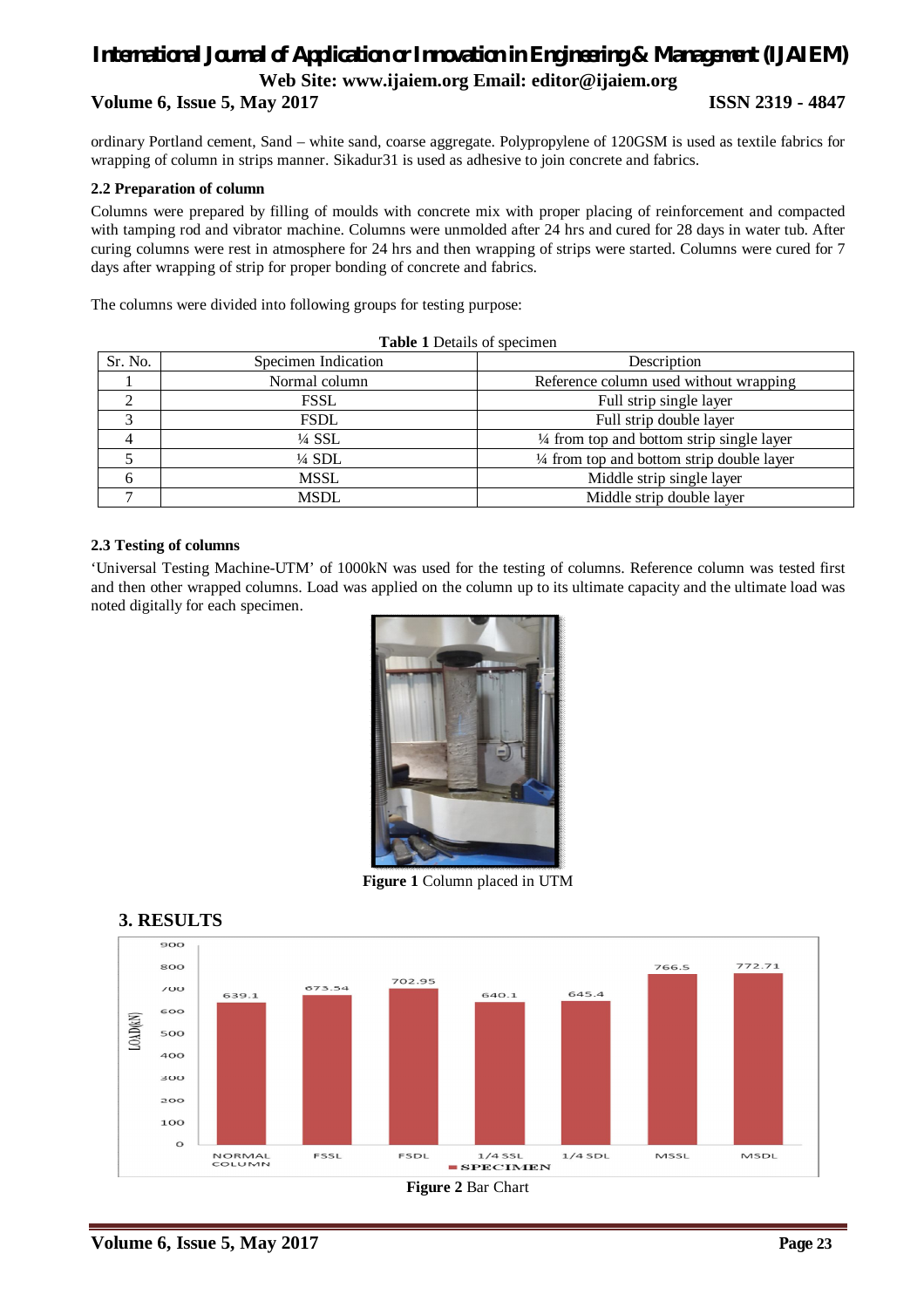# *International Journal of Application or Innovation in Engineering & Management (IJAIEM)* **Web Site: www.ijaiem.org Email: editor@ijaiem.org**

## **Volume 6, Issue 5, May 2017 ISSN 2319 - 4847**



**Figure 3** Line Chart



**Figure 4** Failure of MSDL

| Sr. No.        | Specimen<br>Indication | Description                                | Ultimate Load<br>(kN) | % increase in<br>load carrying<br>capacity<br>(% ) |
|----------------|------------------------|--------------------------------------------|-----------------------|----------------------------------------------------|
|                | Normal column          | Reference column used without wrapping     | 639.1                 |                                                    |
| $\mathfrak{D}$ | <b>FSSL</b>            | Full strip single layer                    | 673.54                | 5.39                                               |
| 3              | <b>FSDL</b>            | Full strip double layer                    | 702.95                | 9.99                                               |
| 4              | $\frac{1}{4}$ SSL      | 1/4 from top and bottom strip single layer | 640.10                | 0.1565                                             |
|                | $\frac{1}{4}$ SDL      | 1/4 from top and bottom strip double layer | 645.40                | 0.99                                               |
| 6              | MSSL                   | Middle strip single layer                  | 766.50                | 19.93                                              |
| ⇁              | <b>MSDL</b>            | Middle strip double layer                  | 772.71                | 20.91                                              |

Here, we can observe that the ultimate loads of wrapped columns are more than the reference column. So increase in load carrying capacity of full strip single layer wrapped column, full strip double layer wrapped column,  $\frac{1}{4}$  strip single layer wrapped column from top & bottom, ¼ strip double layer wrapped column from top & bottom, middle strip single layer column and middle strip double layer column in percentage respectively 5.39%, 9.99%, 0.1565%, 0.99%, 19.93% and 20.91%.

# **4.CONCLUSION**

From the experiment result we can conclude that wrapping at middle one half portions is more effective than the other two methods. As short columns fails by crushing and external support provided at the most affected area of the column this was occure. The crushing of column occurs in that region. Due to failure of column crushing will occur. As the column is wrapped at middle one half portions, it gives the extra external support at the most affected area. So the capacity of withstanding the column against the compressive load is increased.